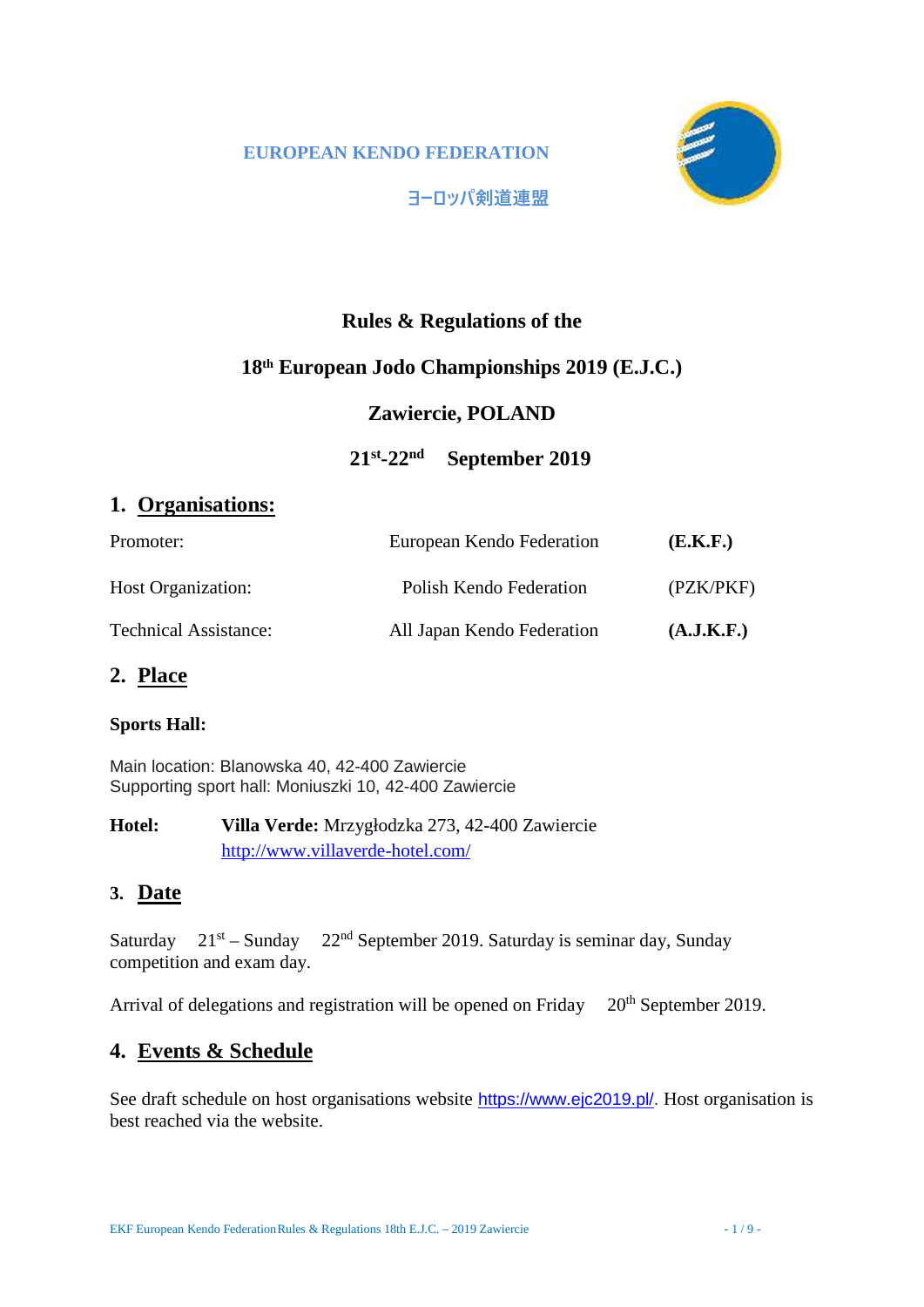

**ヨーロッパ剣道連盟**

# **5. General Refereeing Rules**

The regulation of the matches will follow "*The Rules and Regulations of Jodo Shiai and Shinpan*", published by A.J.K.F., as closely as possible.

A competitor who does not show up at the court within 5 minutes after the caller called out his or her name is regarded as default and disqualified.

# **6. Content of the Championships**

The content of the E.J.C. is as follows:

**Individual National Championships** for maximum two competitors (male or female) divided into the following 7 categories:

- 
- 1. Mudan  $(kyu)$ <br>2. Shodan  $(1<sup>st</sup> dan)$  $2.$  Shodan
- 3. Nidan  $(2<sup>nd</sup> dan)$
- 4. Sandan  $(3<sup>rd</sup> dan)$
- 5. Yondan  $(4<sup>th</sup> \text{ dan})$
- 6. Godan  $(5<sup>th</sup>$  dan)

**National Team Championship** with teams composed of 3 persons.

Every Championship gives right to the attribution of an official "European Champion" title, together with one "Vice-Champion" and two *ex-aequo* third places. Also, for every championship, minimum one **personal** so called "Fighting Spirit" trophy is awarded. Fighting Spirit Awards are decided by EKF upon proposal of the shinpan-shunin.

Individual Championships

#### **6.1 Competitors**

A maximum of two competitors per country (male or female) will be allowed to participate for each category. **The competitors must have the exact grade of the category in which they participate at the time of the competition. The grade is verified at the registration in the final entry. The grade or the category cannot be changed after the final entry is closed. In**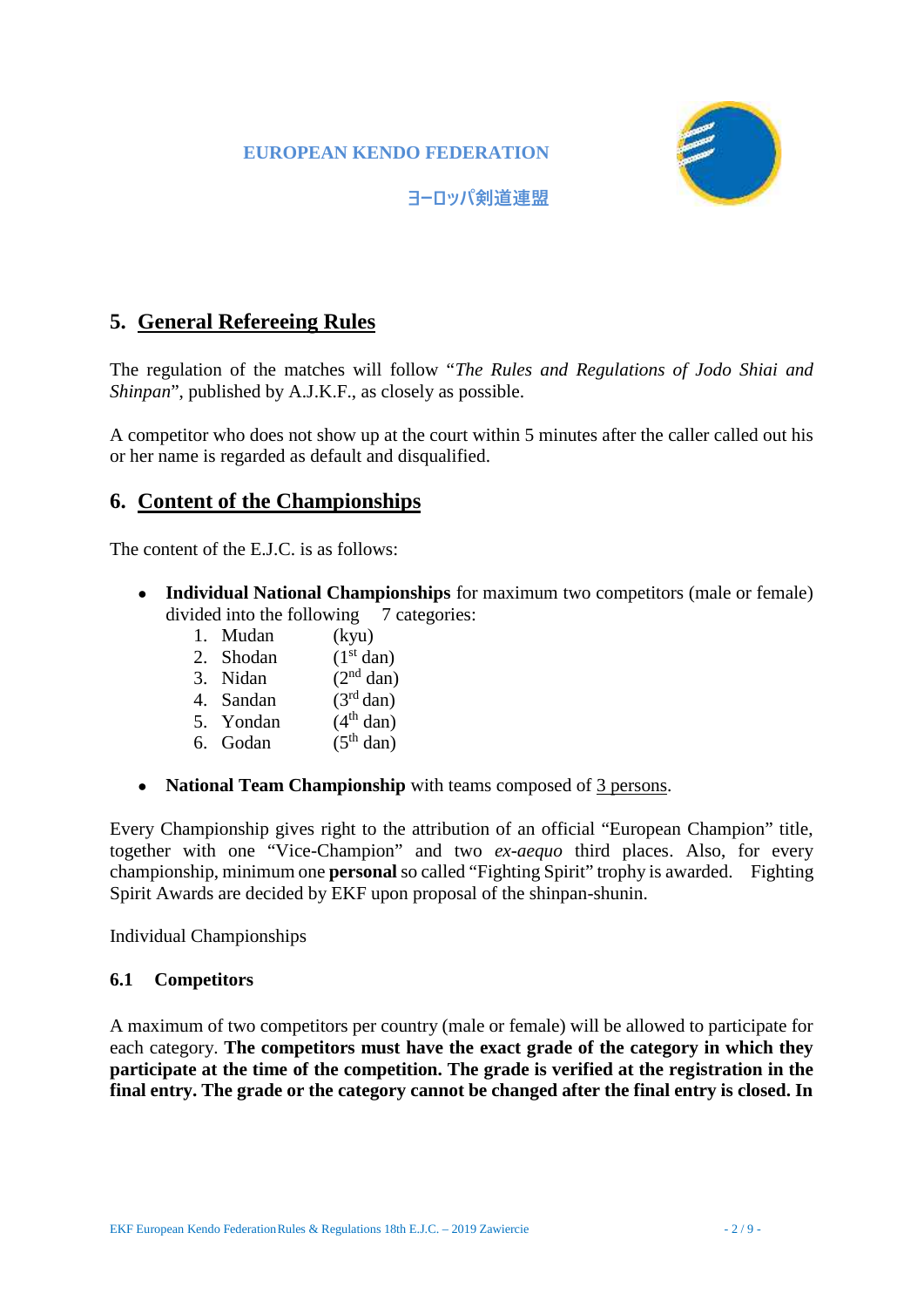

**ヨーロッパ剣道連盟**

## **case the competitor is promoted to higher grade after the final entry, he/she will not be able to participate in the competition. (See also rule 09.4).**

#### **6.2 Kata**

For every match in all categories, 3 kata shall be performed. The kata for the categories Mudan through Godan will be selected from the A.J.K.F. Jodo Kata (Shitei Waza). These Shitei Waza will be announced to the competitors before the start of the Individual Championship.

#### **6.3 Judging**

Only the Shidachi (Jo side) will be judged. The Uchidachi may be any of the competitors who are not competing at that moment. All registered competitors have to be available to act as Uchidachi. However, the Shidachi may choose any registered competitor to act as his/her Uchidachi. The Dan of the Uchidachi may not exceed the Dan of the Shidachi by two and shall be limited to Godan.

#### **6.4 Pool system**

The competitors will be divided into as many pools of three as possible. **If the inscriptions make it necessary, pools of two (2) or pools of four (4) will be included.**

The 4 competitors who received the medals at the previous Individual Championships will be seeded into different pools and moved to the far end of the grid. As much as possible, competitors with the same nationality will be kept out of the same pool.

#### **The order of matches will be announced. Pools can be combined respecting the principle of separation as mentioned above in the previous subparagraph.**

The ranking of the individuals out of the same pool will be based on the following:

- 1. The number of matches won;
- 2. If this is equal, the number of flags is counted;
- 3. If this is equal as well, a "knock out" match of only one Shitei Waza will be played. The Court Judge will announce the Shitei Waza before the start of the match.

The first two out of each pool will move on to the Tournament matches.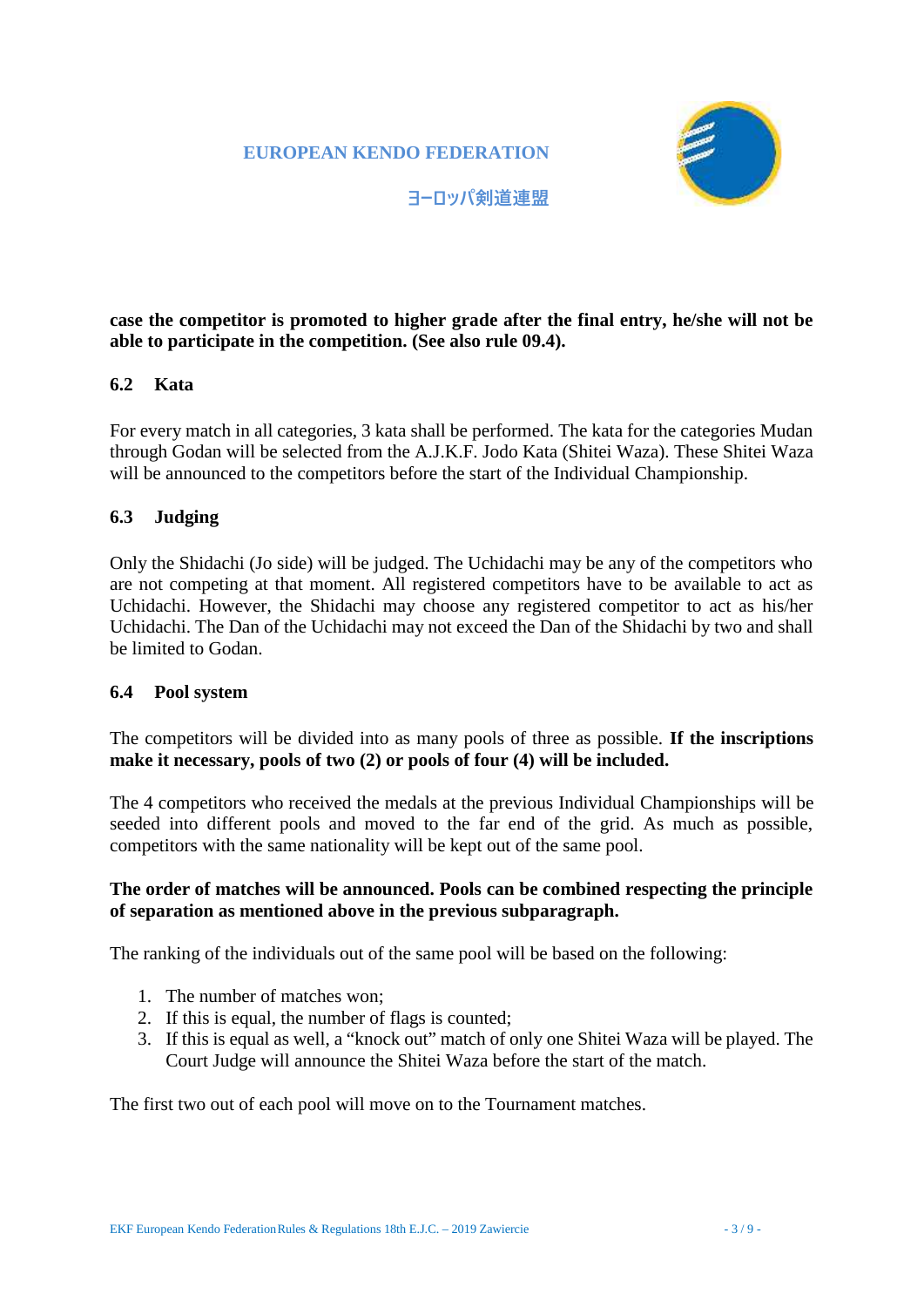

**ヨーロッパ剣道連盟**

### **6.5 Tournament**

The tournament operates under the knock out system. The first two out of every pool will be entered on the tournament grid, respecting the principles of separation (refer to Section 07.4.) as much as possible. The 1**st** placed of one pool will compete with the 2**nd** placed of another pool.

# **7. Team Championships**

#### **7.1 Competitors**

Every country is represented by a team of 3 or minimum 2 competitors, chosen freely before every fight out of the maximum of 4 officially entered inscriptions. The first one is Sempo, the second is Chuken, the third is Taisho. **In teams of two, the** *Chuken* **position (middle position) remains vacant.**

The grade of the competitors may range from Mudan up to, and including, Godan , but the total of the Dan of the three players shall not exceed ten. Mudan are counted as a Shodan.

For the first round, the names and the order of combat will be handed in to the Head Judge of the Shiaijo or the administration table, at the official start of the competition, at the latest. Afterwards, this information will be handed in immediately after the end of the previous fight

#### **7.2 Kata**

For every match, 3 Kata shall be performed. Kata will be selected from the A.J.K.F. Jodo Kata (Shitei Waza) and will be announced to the competitors before the start of the competition.

#### **7.3 Judging**

On the 1**st** match, the Senpo is judged with the Taisho as Tachi. On the 2**nd** match, the Chuken is judged, again with the Taisho as Tachi. On the 3**rd** match, the Taisho, is judged with the Chuken as Tachi.

| <b>Match</b>                | Judged | Tachi                              |
|-----------------------------|--------|------------------------------------|
| - 1                         | Senpo  | Taisho                             |
| $\mathcal{D}_{\mathcal{L}}$ | Chuken | Taisho                             |
| 3                           | Taisho | Chuken (or Senpo in a team of two) |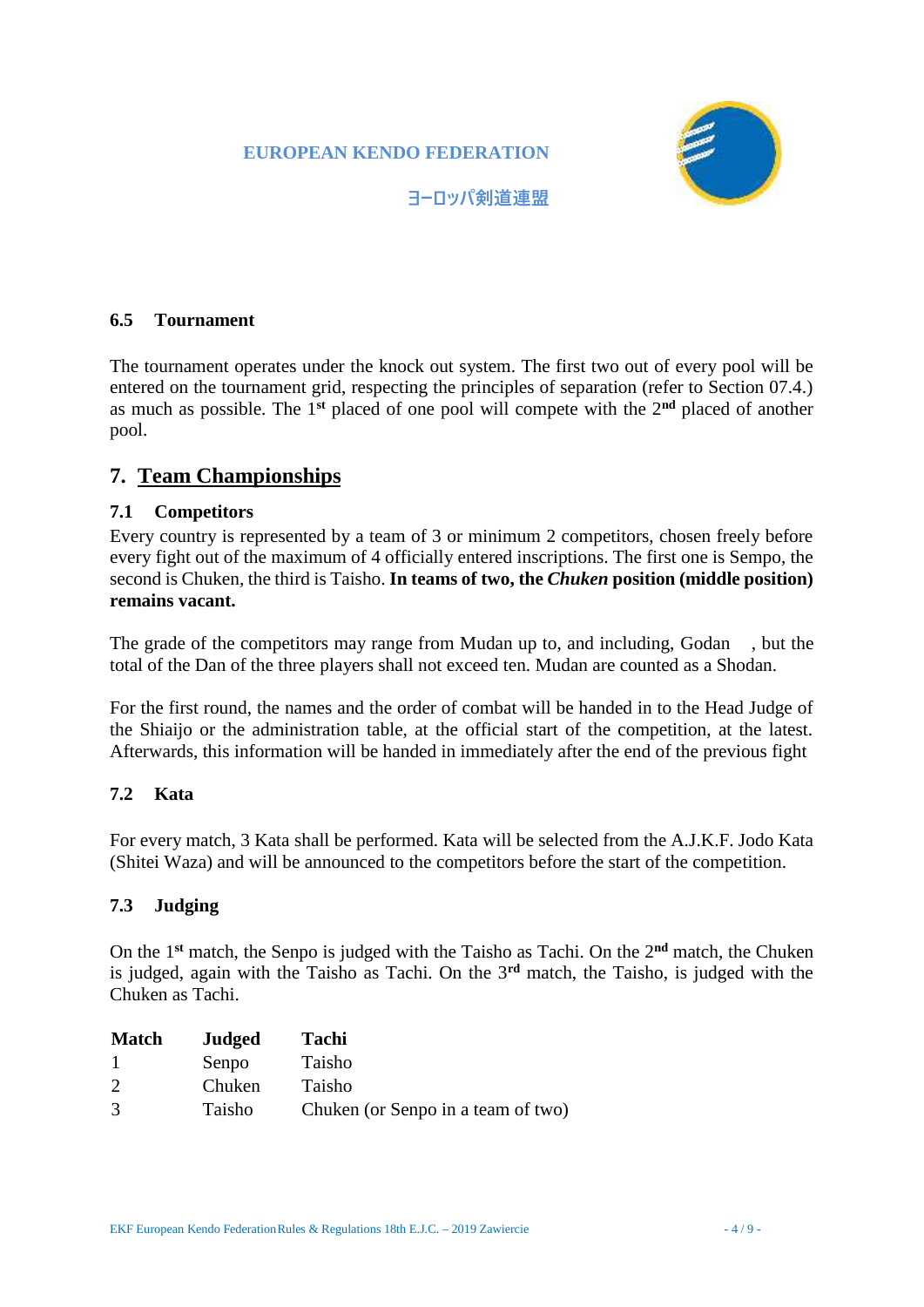

**ヨーロッパ剣道連盟**

#### **7.4 Pool system**

Teams will be divided into as many pools of three as possible. **If the inscriptions make it necessary, pools of two (2) or pools of four (4) will be included.**

The 4 teams who received the medals at the previous Team Championships will be seeded into different pools and moved to the far end of the grid.

#### **The order of matches will be announced. Pools can be combined respecting the principle of separation as mentioned above in the previous subparagraph.**

The ranking of the Teams out of the same pool will be based on the following:

- 1. The number of **team** matches won;
- 2. **If this is equal, the number of individual fights won is counted;**
- 3. If this is equal, the number of flags is counted;
- 4. If this is equal as well, a "knock out" match of only one Shitei Waza will be played by the Taisho with Senpo or Chuken. The Court Judge will announce the Shitei Waza before the start of the match.

The first two teams out of each pool will move on to the tournament matches.

#### **7.5 Tournament**

The tournament operates under the knock out system. The first two out of every pool will be entered on the tournament grid, respecting the principles of separation (refer to Section 08.4.) as much as possible. The  $1<sup>st</sup>$  placed of one pool will compete with the  $2<sup>nd</sup>$  placed of another pool.

# **8. Rules and Conditions for the Qualification of the Competitors**

8.1. Every competitor must be a member of an organization adhering to the E.K.F. and be mentioned on the official inscription lists handed in for every category in due time by that organization.

8 .2. Every competitor must have the nationality of the country he or she represents (the passport serves as proof) and be **at least 18 years old** at the time of the Championships. No exceptions on age will be granted.

#### **Exceptions as to nationality can be allowed by the EKF President and need to be given prior to registration. Applications for such exceptions shall be made prior to pre-entry**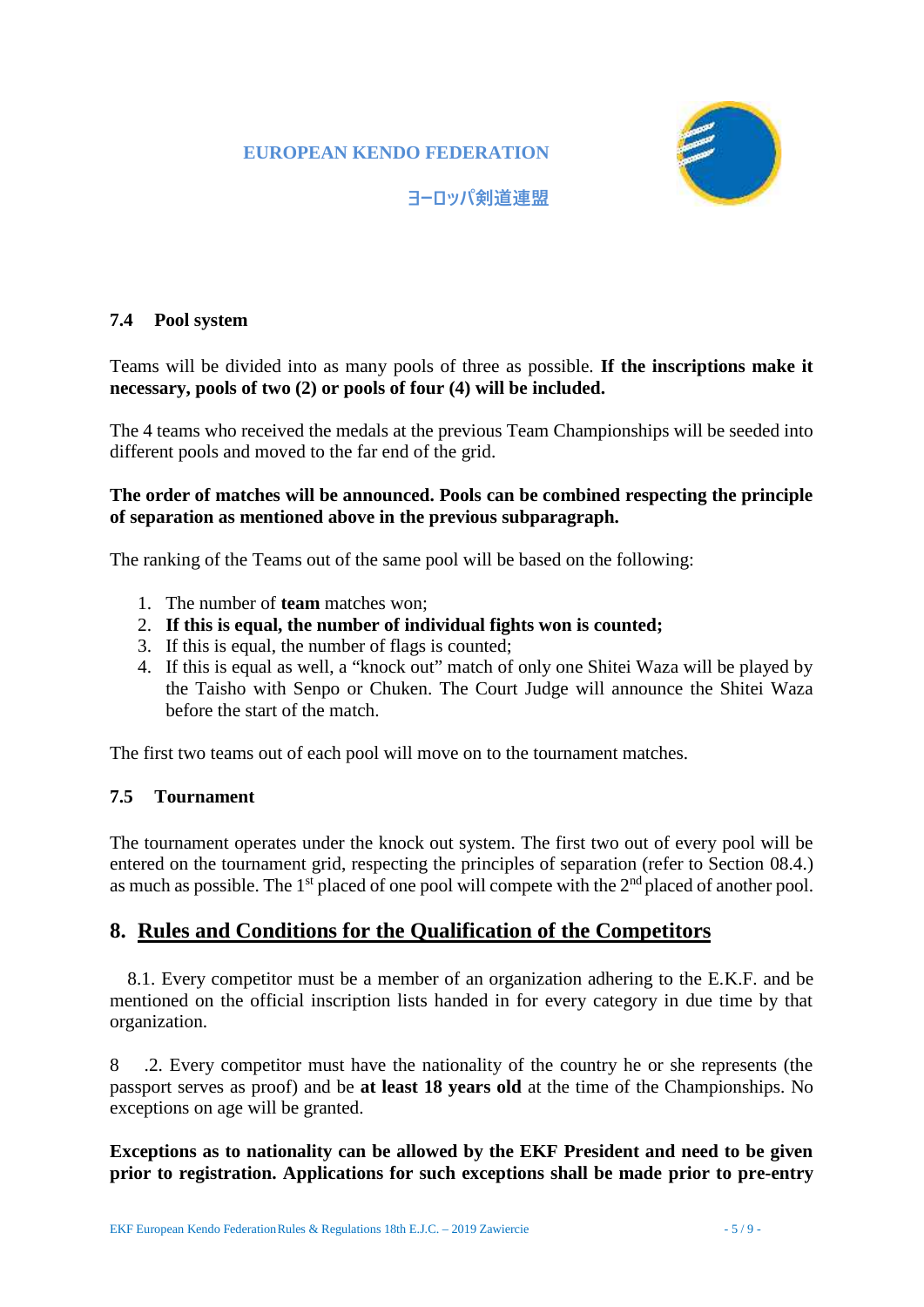

**ヨーロッパ剣道連盟**

## **deadline. In handling the applications, the EKF President will follow the guidelines of EKF General Assembly at Skopje on 31st March 2016.**

8.3. Any competitor may participate in both the Team and the Individual Championships.

**8.4. A competitor may participate in a category shodan to yondan while holding the respective grade for a time period that is equal to the grade in years plus 12 months as per the day of the championship. Participation in godan category is not limited to time period in grade. Participation in the mudan category is possible only one time.**

**8.5. Team entry and calculation of total number of dan shall be based on compliance with rule 09.04.**

**8.6. During the online registration procedure of competitors, the EKF database shall only provide the names of possible competitors whose last grading date is not in violation with rule 09.4.**

8.7. Every competitor must wear an official *nafuda* (name tag) on the left side of the gi (jacket), showing clearly in Roman characters the names of the country and the competitor. The size shall be 15 cm by 10 cm, the *nafuda* should be black (with white letters), blue (with white letters) or white (with black letters). Ideally the *nafuda* should be the same colour as the jodogi.

## **9. Referees**

9.1 The EKF Member Countries are invited to nominate the candidates for Referee selection to the EKF **before Pre-Entry-Deadline.** The nomination shall be done on the EKF website with the relevant event registration, at the "Flag-Icon – Nominate Shinpan".

9.2. Appointment of Referees of the European Jodo Championship is entrusted to the E.K.F., assisted by the A.J.K.F.; they are chosen among those who are nominated by the E.K.F. Member Countries.

Appointment of referees to semi-finals and finals is done by EKF Technical Director or his/her representative during the competition.

9.3. Referees may not participate as competitors.

9.5. The function of Referee is incompatible with that of Coach or Manager. Obviously, a certain reservation and neutrality remain required as general attitude for Referees.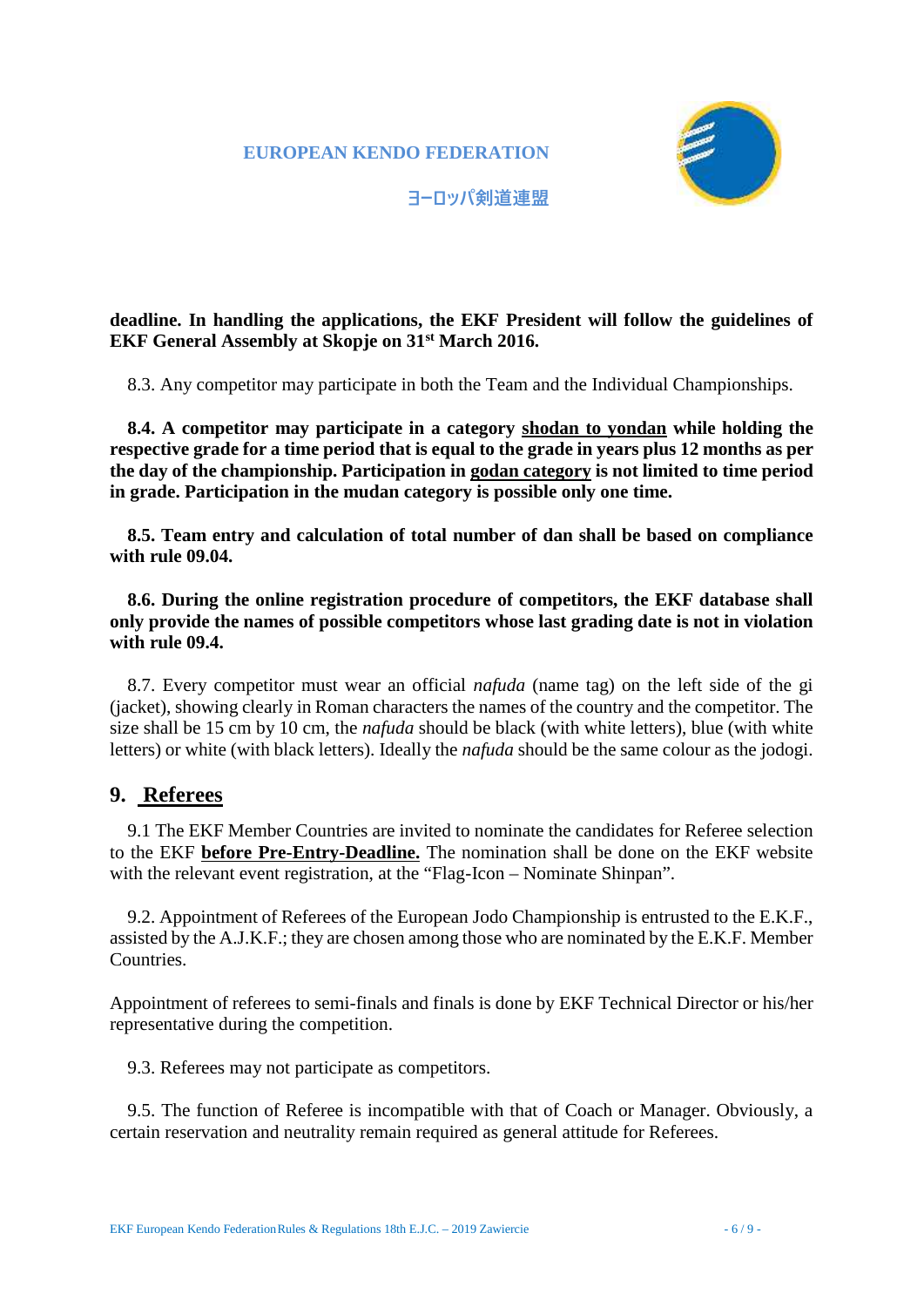

**ヨーロッパ剣道連盟**

9.6. The onsite expenses for the referees (lodging in single rooms, meals, local transport & sayonara party) are covered by the organizing country for **three nights**, starting from **Friday evening the 28th September until Monday morning of the EJC week-end.**

9.7. Each referee shall bring his own set of flags.

#### **10. Managers**

The Manager of each team is responsible for the behaviour and attitude of the team members and for the correct way of handling and wearing their equipment.

# **11. Drawing**

11.1. The drawing will be held under the authority of the E.K.F. prior to the event.

## **12. Complaints**

All complaints are to be handed in by the Manager or the Team Leader to the E.K.F. Technical Director or his representative; all other people will be refused.

## **13. Insurance**

Every delegation will see to it that all its members are insured against any possible mishaps. Host Organization **shall have** an insurance against any civil liability. In case of an accident or incident (like theft, traffic accident, accident not covered by travel or sports insurance, incident leading to civil liability…) which might lead to a claim against any third party except the insurance company of the delegation or requires a written attestation by the Host Organization or by the EKF, the event has to be notified to the Host Organization and the EKF before the departure of the delegation, unless this is impossible due to the circumstances of the accident or incident.

# **14. Anti-Doping**

The prescriptions and prohibitions established by the FIK (International Kendo Federation) will be of application at these championships. A competitor who is judged by decision of the referees to be under the influence of prohibited drugs or alcohol shall be disqualified, be ordered to retire from the match and shall lose the match. Additionally, the *FIK Anti-Doping Rules* (approved August 27th, 2009, Sao Paulo and amended May 28th, 2016 in Tokyo) and the *EKF Anti-Doping Rules* (adopted April  $8<sup>th</sup>$ , 2010, Debrecen, the later shall prevail in case of conflict – together "The AD-Rules") including the respective updated and most recent WADA Prohibition Lists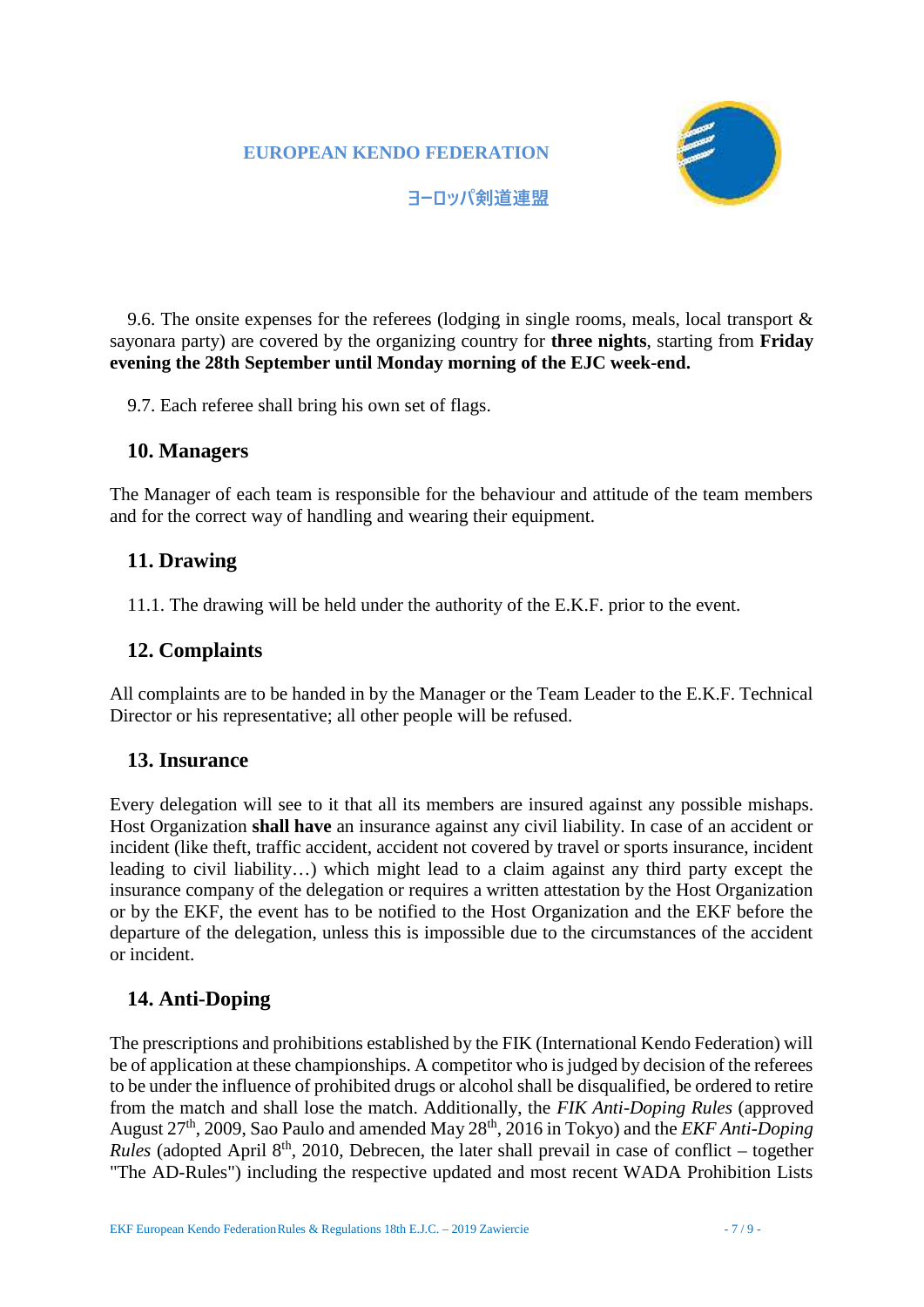

#### **ヨーロッパ剣道連盟**

shall be applicable. Tests relating to the Championships shall be conducted according to the AD-Rules. In case of disqualification following any anti-doping violation, the shift of ranks method determined by FIK during the past WKC shall be applied.

All TUE exemption requests must be submitted to EKF Vice-President (vice-president@ekfeu.com) prior to the pre-entry deadline.

# **15. Deadlines for Pre-Entry and Final Entry, Pictures**

#### **Pre-Entry and Referee nomination: 23 JUNE 2019**

## **Register at:** http://www.ekf-eu.com

At pre-entry, delegations should estimate as precisely as possible the number of competitors per category, participation in team tournament and number of officials. Total number of persons in the delegation must also be estimated. Referees shall be nominated.

#### **Final Entry:** 2 **AUGUST 2019**

#### **Payments have to be RECEIVED by SAME DATE.**

**Register at:** http://www.ekf-eu.com

The final entry registration covers:

- Competition per category (competitors only);
- Team Members (if team registered);
- Seminar participants;
- Hotel accommodation;
- Dinners in the hotel;
- Sayonara party participants;
- Lunch at Competition.

In case of 'superior force', names of competitors may be altered until the date of the drawing for the event, after permission has been granted by the E.K.F. President.